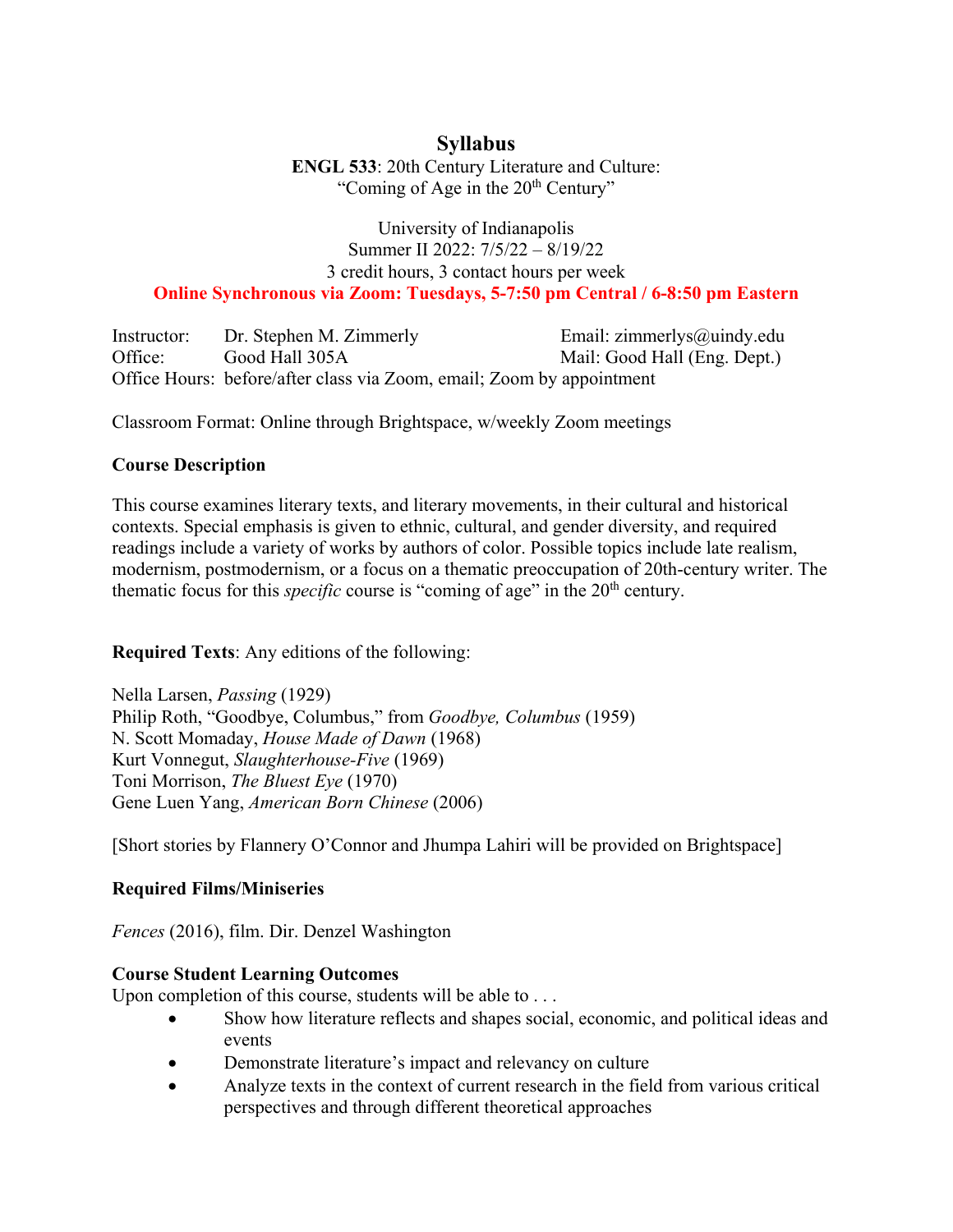- Conduct research about literary texts
- Write critically about literature
- Develop appreciation for literature and its relevancy

This course will also satisfy several UIndy Learning Goals, including (but not limited to:)

- **Critical Thinking:** developing critical thinking, reading, and writing skills form the crux of this course. Assignments include research, an annotated bibliography, presentation, and a formal final paper.
- **Performance**: classroom discussion and personal/team presentations will require students to engage with the material, mastering and demonstrating that level of understanding with the rest of the class.

## **Teaching Methods**

In order to achieve the course objectives and goals, a variety of teaching methods will be utilized, including lecture, discussion, collaborative work (in and out of class), and presentations.

#### **Evaluation**

The student's grade will be based on: writing projects, in-class discussion, presentations, etc. Additional quizzes, exams, or journals may also be required by the instructor if deemed necessary.

|                   | <b>Grading Policy:</b> |              |
|-------------------|------------------------|--------------|
| Grades            |                        | Percentage   |
| A                 |                        | 93-100%      |
| $A -$             | Excellent              | 90-92%       |
| $B+$              |                        | 87-89%       |
| B                 | Good                   | 83-86%       |
| $B -$             |                        | 80-82%       |
| $C+$              |                        | 77-79%       |
| $\mathcal{C}_{0}$ | Average                | 73-76%       |
| $C$ -             |                        | 70-72%       |
| $D+$              |                        | 67-69%       |
| D                 |                        | 63-66%       |
| D-                |                        | 60-62%       |
| F                 | Failure                | 59% or lower |

## **Attendance policy**

It is expected that all students will attend all classes.

In terms of an attendance policy, because of the inevitabilities of technology, we will be flexible. In an ordinary semester, because this class meets once a week for only seven weeks, students would be able miss one unexcused classes without penalty, after which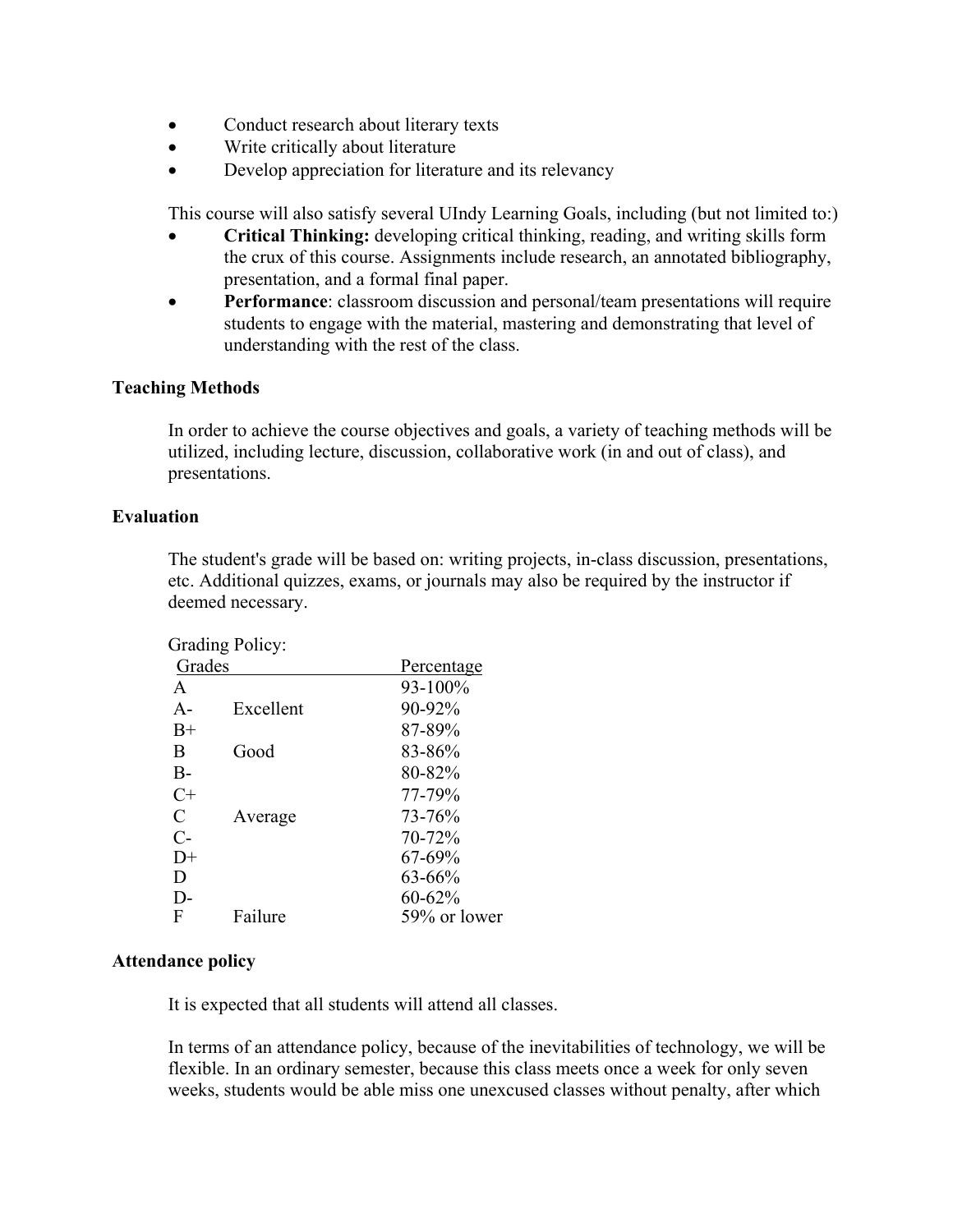every missed class lowers the final grade. Students could fail this course based on poor attendance alone: if you missed two or more classes, you would have failed the class.

Because of our circumstances, we will strive to maintain as much communication as possible. If a student misses enough classes, and we have not been communicating consistently, I might advise dropping the course. (Students who add/drop before the deadline will not be penalized for missed attendance and will be given time to make up the work missed.)

It IS STILL POSSIBLE to fail this class based on not maintaining communication with me.

## **Students with Disabilities Statement**

If you have a disability that may have some impact on your work in this class and for which you may require accommodations, please inform me immediately so that your learning needs may be appropriately met. Students with a disability must register with the Services for Students with Disabilities office (SSD) in Schwitzer Center 206. (317) 788- 6153, www.uindy.edu/ssd for disability verification and for determination of reasonable academic accommodations. You are responsible for initiating arrangements for accommodations for tests and other assignments in collaboration with the SSD and the faculty.

## **Makeup Policy on Late Papers and Missed Assignments:**

Projects should be handed in at the start of the class period it is due. I will deduct the equivalent of one-half letter grade for each **day** the project is late (**calendar** days, not class periods).

Zero credit will be given for missed in-class exercises. No make-up exercises will be given without a valid, documented reason acceptable to me (e.g., serious illness, family emergency).

**Cancellations**: If I ever need to unexpectedly cancel our meeting time, I will email the class that morning through Brightspace, and also UIndy Gmail.

Furthermore, as half of this class is already online, we won't "cancel" the class plans for that day. We will honor the time we would have met through online means.

## **Classroom Management Policies:**

## **Please conduct yourself in class according to the following guidelines:**

- 1. Students are expected to be logged in and ready to begin when class starts.
- 2. Unless you're actively speaking, or asking a question, please remember to mute yourself on Zoom.
- 3. Have all materials needed, i.e. textbook or assigned reading (if a reading was posted on Brightspace, have it open digitally), pen or pencil, paper, any assigned work you may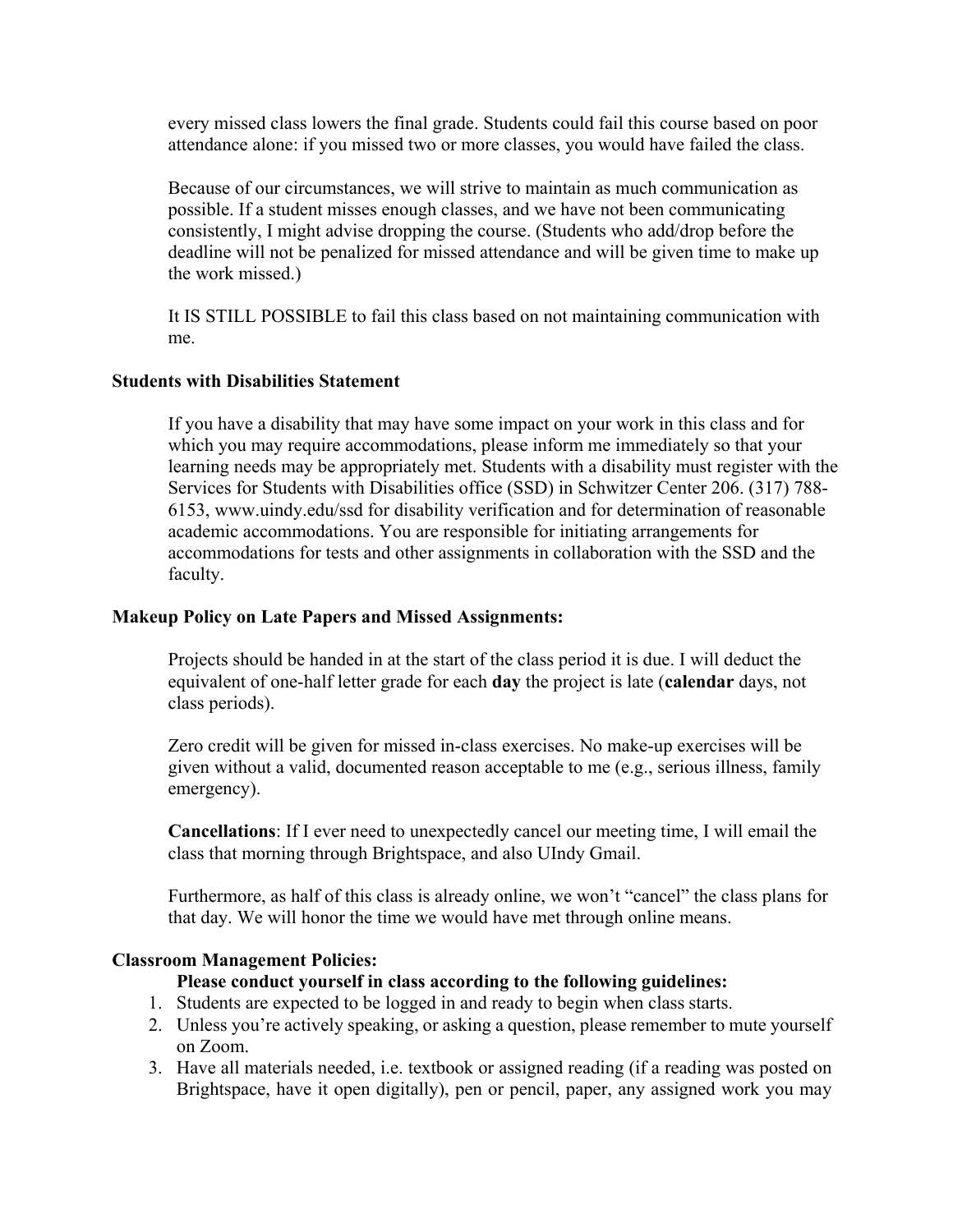have been asked to bring to class.

- 4. Put away all activities that are not related to class.
- 5. We will often engage in class discussion in which your participation will be encouraged. If we utilize Breakout Rooms through Zoom, you will be given specific instructions of what to accomplish, and when to return to the main meeting room.
- 6. Even when you disagree with others or do not like articles or ideas that are discussed in class, disagree respectfully. Criticize ideas using logic, and always argue with ideas without attacking people.

## **Plagiarism Policy:**

Intellectual theft, like any other kind of theft, is a *crime*, and is especially dangerous on a college campus. Plagiarism is defined as any use of another person's thoughts or words as your own. I don't expect to see plagiarism in this class, but if I do each case will be dealt with on an individual basis, and the MINIMUM penalty will be failure for the assignment in question. Please see the University policy on Academic Misconduct in the Student Handbook (pages 16-20) for more information. All confirmed cases of plagiarism will be reported to the Associate Dean of the College of Arts and Sciences, Vice President of Student Affairs & Enrollment Management, Vice Provost for Students and Campus Life, and Provost & Vice President of Academic Affairs, as required by the University handbook. If you are doing research and are unsure how to incorporate someone else's work/idea into your own in a valid manner, please ask—I'll be more than happy to help you out so that there's no danger of confusion.

## **Sexual Harassment & Assault Policy:**

Federal law, Title IX, and the University of Indianapolis policy prohibits discrimination, harassment, and violence based on sex and gender (including sexual harassment, sexual assault, domestic/dating violence, stalking, sexual exploitation, and retaliation). If you or someone you know has been harassed or assaulted, you can receive confidential counseling through the Health and Counseling Center (317-788-3437 or https://www.uindy.edu/campus-life/health-wellness-counseling) and the University Chaplains (317-788-2106). You can also make an anonymous report using the form linked here. Alleged violations can be reported non-confidentially to the Title IX coordinator, Jessica Ward, by phone at 317-788-2139, by email at wardjl@uindy.edu, or by visiting Schwitzer 210. Reports can also be filed with the UIndy Police at 317-788- 3386 or by stopping by their office at 3920 S. Shelby Street. Please visit the Title IX page online for more information: https://www.uindy.edu/campus-life/titleIX. \*Though I will seek to keep information you share with me private to the greatest extent possible, as a professor and employee of the University of Indianapolis, I have **mandatory reporting responsibilities** to share information regarding sexual misconduct and crimes I learn about to help make our campus a safer place.

## **Technology Policy:**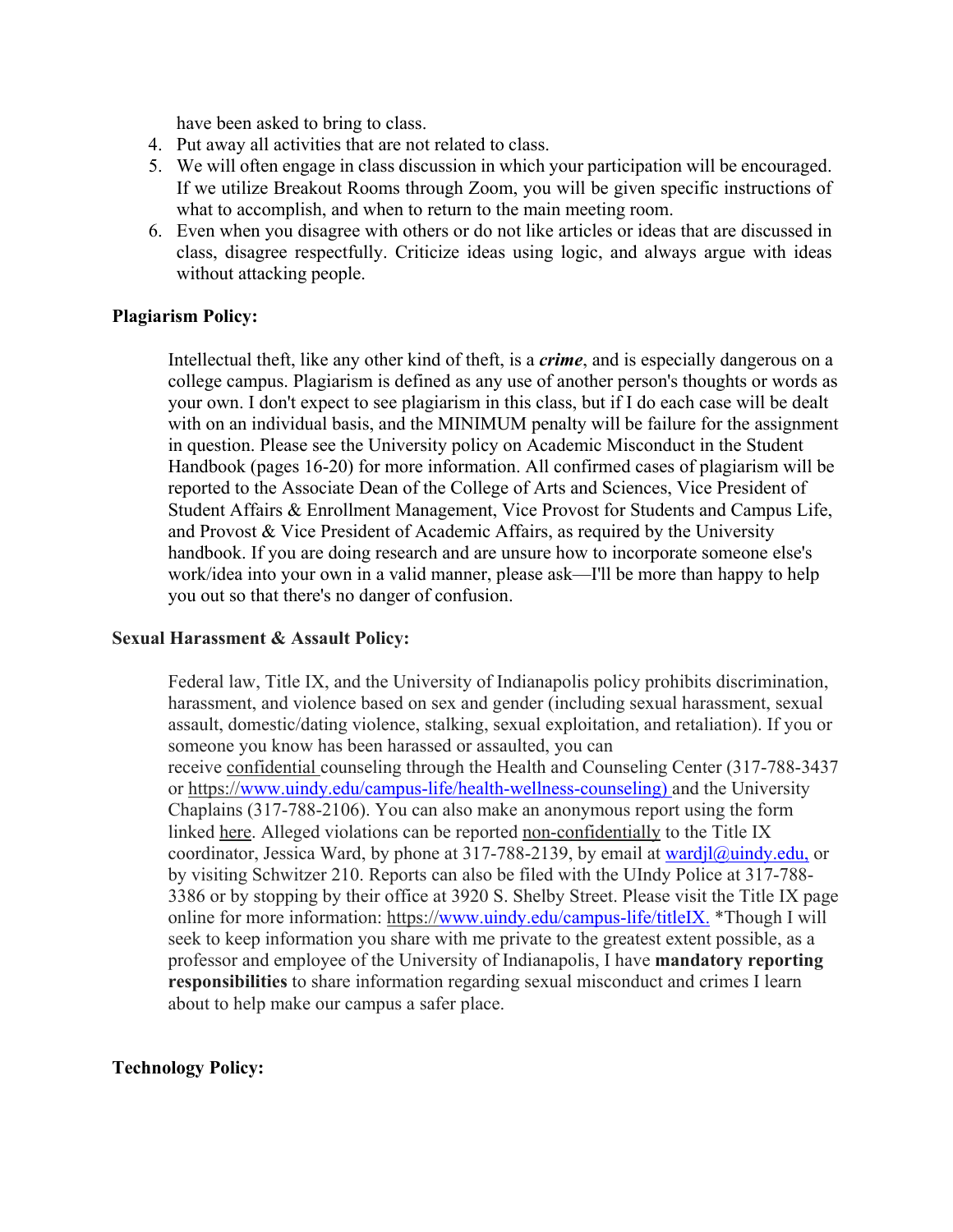You are expected to know how to use and utilize some version of a word processing software, Brightspace, and UIndy Gmail. You should check your Uindy Gmail every day, at least twice—morning and evening.

#### **Major assignments**

#### **Writing Projects: 475 points**

 **Conference Abstract:** on week 2, submit a 250-500 word abstract of your final research paper.  **Points: 50**

**Annotated Bibliography**: on week 3, as part of the writing process of your final research paper, you will put together and submit an annotated bibliography of ten sources you've considered or might use. There should be three parts for each annotation: (1) a complete, correct, and current MLA citation; (2) a summary of the source's main argument; and (3) how you plan to use (or not use) the source in your final paper. An example of how this should look will be posted on Brightspace. (Link to the Purdue Online Writing Lab, for MLA guidelines: https://owl.purdue.edu/owl/research\_and\_citation/mla\_style/mla\_formatting\_an d\_style\_guide/mla\_formatting\_and\_style\_guide.html)  **Points: 75**

**Five Page Conference Paper**: on week 5, turn in a 5-page paper. This paper should fulfill the abstract you wrote for week 2, should be built upon the research that informed the annotated bibliography, and should be the basis for your longer, final research paper.

# **Points: 125**

**Final Research Paper**: on August 19, you must submit (via Brightspace) a research paper at least 12-15 pages long (not counting the Works Cited page[s]). This paper may explore one of our scheduled readings/viewings, as long as it develops an avenue within the text that we have not studied together already. Any topic pertaining to high culture/low culture or literature/popular literature is also welcome. Feel free to choose a text outside of our scheduled readings as well as long as it pertains to popular literature and our major considerations within the course. This paper must have its focus on a primary piece of literature, must utilize outside secondary sources, and must adhere to current MLA standards.  **Points: 225**

#### **Performance Projects: 225 points**

**Practice Conference:** on weeks 4 and 5, we will host a mini-conference, where you will present the basis (or the entirety) of your 5-page paper to the rest of the class.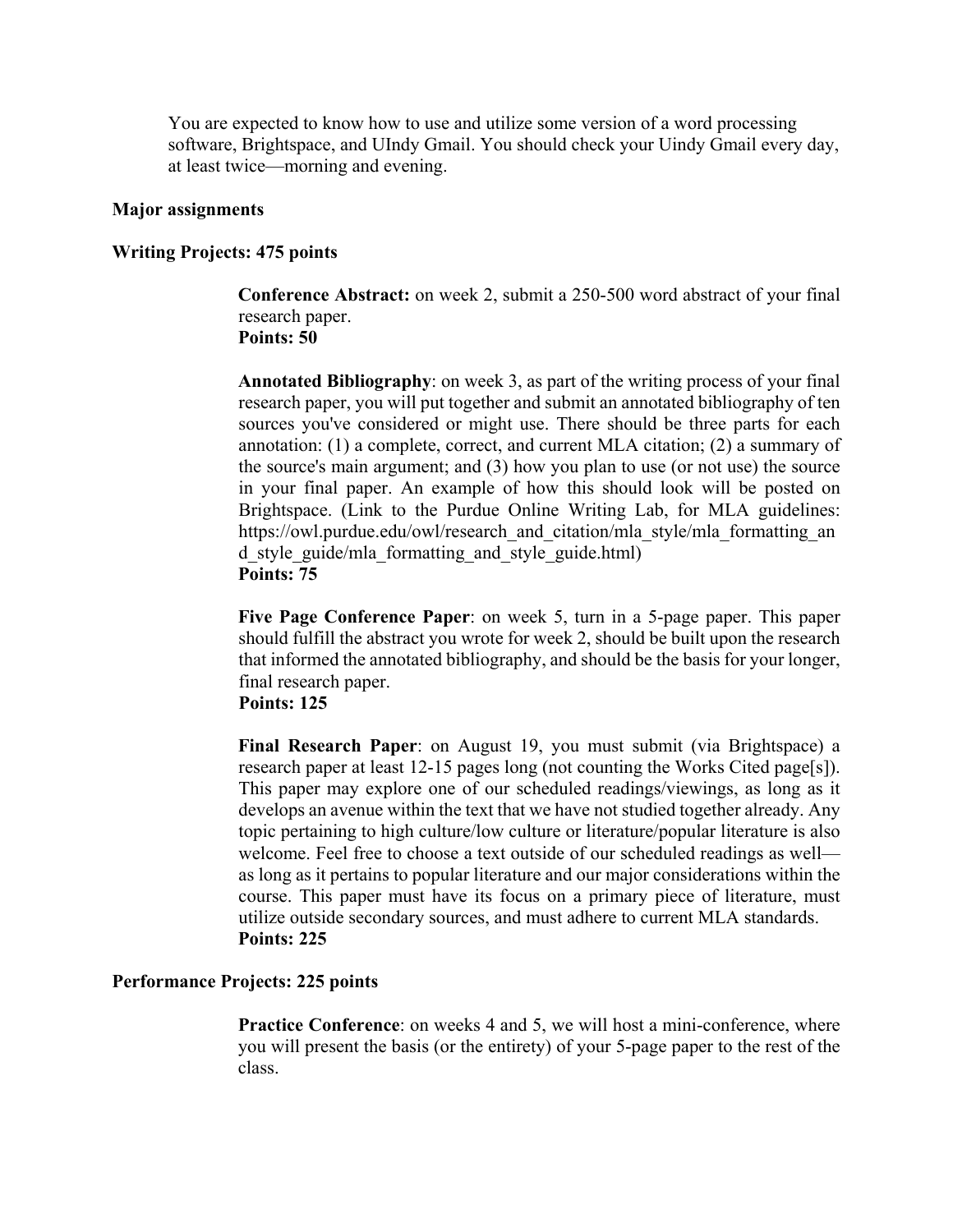Your presentation must be between 7-8 minutes long, and must include meaningful information from your research. The 5-page paper should be the foundation for this presentation. Multi-media can be used if done properly, but is not required.

Prepare for Q&A: this can help you formalize ideas, sharpen foci, bounce ideas off of your fellow scholars, etc., and can help you make the project better. **Points: 100** 

**Discussion Facilitation**: Working with a group, you will sign up to facilitate discussion during one of our weeks, either in-Zoom or entirely online, depending. This is NOT a presentation: pose well-thought-out critical thinking questions for the class to consider, discuss, and/or respond to in writing online. Design these questions to help the class engage the primary material studying *that day/week*. If done during Zoom, this should last at least one-third of the class (approx. 1 hour); if online should represent an equivalent amount of work. Dr. Zimmerly will work with you on this ahead of time if you ask. **Points: 125**

#### **Online component and Class participation: 300 points**

 Because this class is a hybrid, at least half of our expected interaction is to take place online. Every week, using Brightspace's Discussion forum feature, you will create a new post of your own, original close reading/analysis of the week's assignment/text. This post should be at least *five hundred words* long, and should interact with the assignment in a meaningful, substantial way. (For reference, this paragraph is 106 words long.) Pay close attention to the schedule of readings, as some online posts will be used to begin discussion of a text: these online discussions can inform the basis of our in-class discussion.

 Your initial, weekly post can be written whenever it is convenient to you, but should be finished and uploaded by 11:59pm, Friday. Points will be deducted if posted after this deadline.

 In addition, you are also required to interact with your classmate's posts: ask questions, offer counter-arguments, insights, etc. These posts are limited to when your classmates get their original posts finished, but should be possible in the beginning of the week. If your classmates are posting about their final research projects, this back-and-forth can be invaluable.

#### **Length and frequency matter: post early, post often.**

 If a week's postings are not completed by the next week's Saturday, zero points will be given.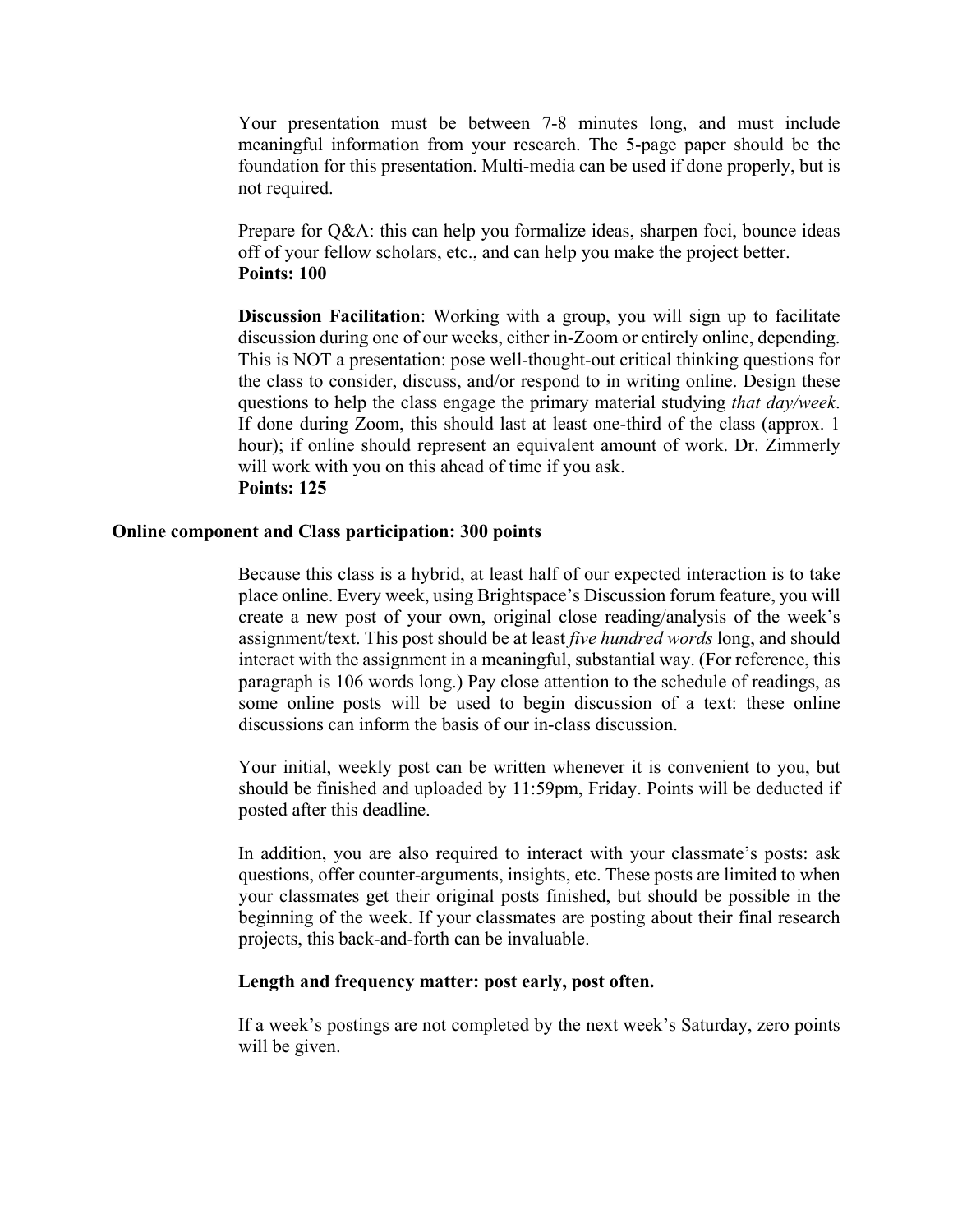Points: 250 (*roughly* 35 points per week: 20 for your initial post, 15 for replying)

## **Class participation:**

 Additional class participation points are based on fully engaging with the week's planned lesson. Successfully engaging will often require informal writing, group work, formal/informal research, discussion, informal "debate," and/or asking questions. 50 points

# **Total possible points**: **1,000**